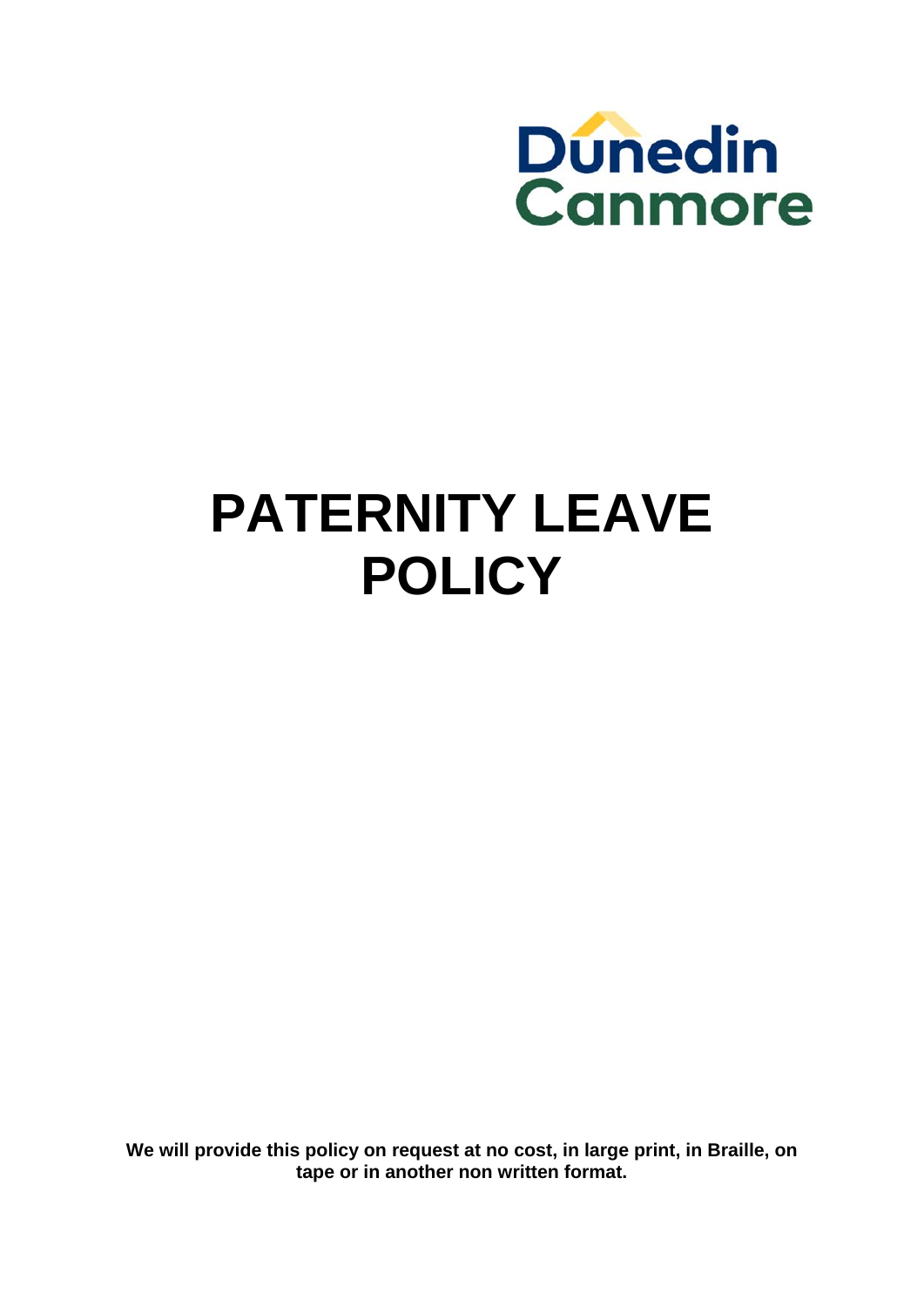# **PATERNITY LEAVE**

## **GENERAL PRINCIPLES**

The aim of this policy is to inform all eligible employees of their entitlement to contractual and/or statutory paternity rights and to ensure that those rights are understood by employees who qualify.

Paternity leave and pay in relation to adoption differs. The qualifying and other criteria are different for people adopting a child from overseas and adopting a child from the UK. Please contact your Line Manager for further information.

# **PATERNITY LEAVE ‐ QUALIFYING CONDITIONS**

In order to qualify for Paternity Leave, employees must satisfy the following conditions:

- They must have or expect to have responsibility for the child's upbringing.
- They must be the child's biological father or the mother's partner.
- They must have worked continuously for the organisation for 26 weeks leading into the 15th week before the baby is due.
- Notified the organisation of their intention to take paternity leave.

A "partner" is defined in the context of eligibility for paternity leave, as someone who lives with the mother of the child in an "enduring family relationship", but who is not an immediate relative. A "partner" may include a female/male in a same sex couple.

If the baby is born earlier than the 14th week before it is due and, but for the birth occurring early, the employee would have been employed continuously for the 26 weeks, then they will be deemed to have the necessary length of service. A qualifying employee will also be entitled to paid leave if the baby is stillborn after 24 weeks of pregnancy. If the baby is born alive at any point in the pregnancy but later dies, then the employee will be entitled to paid paternity leave in the usual way.

# **NOTIFICATION AND EVIDENCE TO TAKE PATERNITY LEAVE**

In order to qualify for Paternity Leave and Pay, employees must inform their Line Manager of their intention to take Paternity Leave by the 15th week before the baby is expected, unless this is not reasonably practical. This must be in writing to the employee's manager and a copy of the Certificate of Expected Date of birth (or MATB1 form) should be enclosed as documentary evidence. The Line Manager will respond in writing and the leave will be recorded on the flexi time system or holiday card.

A completed Maternity Support Leave Form (available on the intranet) must be completed as evidence of the employee's entitlement to SPP, which includes a declaration that they meet the eligibility criteria (include copy of MATB1 form if available)

The Line Manager must forward the original request from the employee, the completed self‐ certificate, their approval and the copy of documentary evidence (if available) to the Payroll team.

They must advise their employer: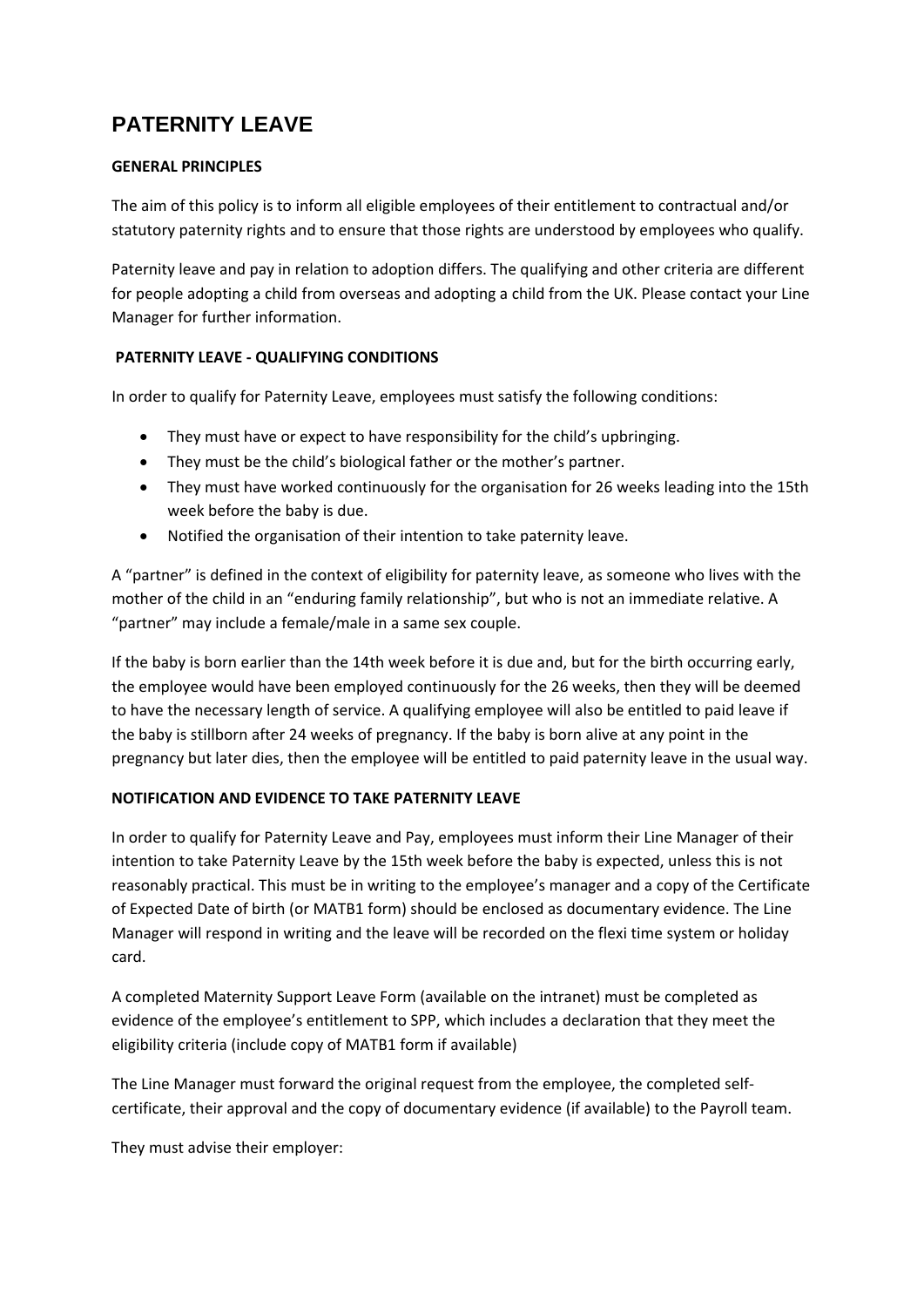- The expected week the baby is due
- Whether they wish to take one or two weeks leave
- When they want their leave to start

Employees can change their mind about the date in which they want their leave to start, providing they advise their employer of this at least 28 days in advance (unless this is not reasonably practical).

### **LENGTH OF PATERNITY LEAVE**

Eligible employees are entitled to take either one or two consecutive week's paternity leave (not odd days).

Leave cannot start until the birth of the baby.

Eligible employees can choose to start their leave:

- On the actual date of the child's birth (whether this is earlier or later than expected)
- From a chosen number of days or weeks after the date of the child's birth (whether this is earlier or later than expected)
- From a chosen date later than the first day of the week in which the baby is expected to be born.

Leave can start on any day of the week on or following the child's birth but must be completed:

- Within 56 weeks of the birth of the child
- If the child is born early, within a period from the actual date of birth up to 56 days after the first day of the expected birth.

Only one period of leave is available to employees irrespective of whether more than one child is born as a result of the same pregnancy.

The Line Manager will ensure that payroll are advised of any periods of paternity leave being taken.

#### **SHARED PARENTAL LEAVE**

Employees may also be entitled to Shared Parental Leave. This policy is available on the intranet.

# **STATUTORY PATERNITY PAY (SPP)**

Entitlement to Statutory Paternity Pay (SPP) is dependent upon the qualifying conditions and that an employee has average weekly earnings that are at or above the lower earnings level for National Insurance contributions.

Employees who have average weekly earnings below the Lower Earnings Limit for National Insurance purposes do not qualify for SPP. However, the employee may be able to get Income Support whilst on paternity leave.